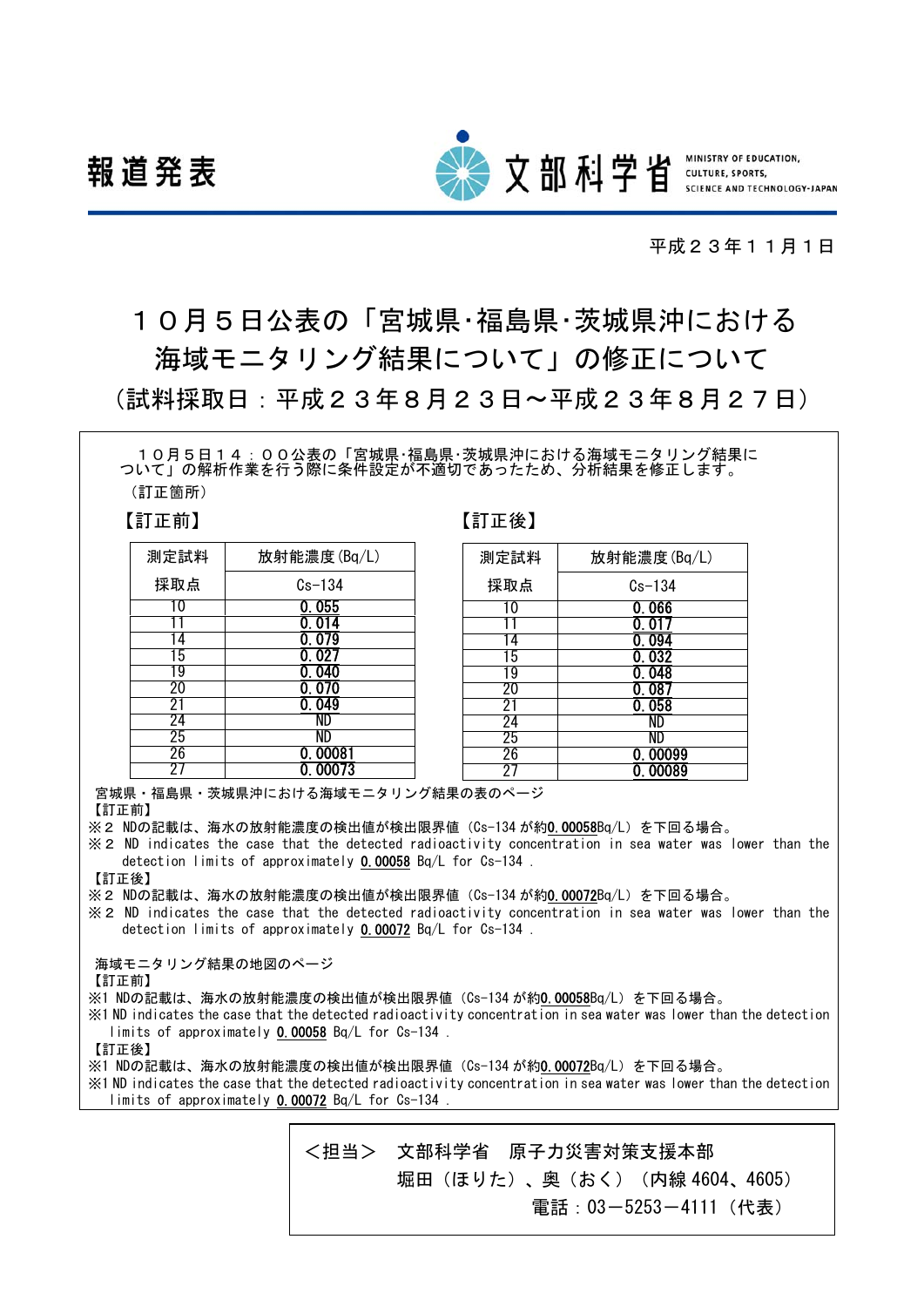## 宮城県・福島県・茨城県沖における海域モニタリング結果(平成23年11月1日修正)

Readings of Sea Area Monitoring at offshore of Miyagi, Fukushima and Ibaraki Prefecture(correction Nov 1, 2011)

#### ((独)海洋研究開発機構が採水し、(財)九州環境管理協会が分析)

(The samples were collected by Japan Agency for Marine-Earth Science and Technology (JAMSTEC) and analysed by Kyushu Environmental Evaluation Association)

> Ministry of Education, Culture, Sports, Science and Technology (MEXT) October 5,2011 平成23年10月5日 文 部 科 学 省

| 測定試料<br>採取点 $\overset{\times}{\pi}$<br>Sampling | 採水日時<br>Sampling Time and | 緯度,経度<br>Latitude, Longitude | 採水深<br>Sampling Depth | 放射能濃度※2(Bq / L)<br>Radioactivity Concentration X2<br>(Bq/L) |        |
|-------------------------------------------------|---------------------------|------------------------------|-----------------------|-------------------------------------------------------------|--------|
| Date<br>Point <sup>※1</sup>                     |                           |                              | $Cs - 134$            | $Cs - 137$                                                  |        |
| [10]                                            | 2011/8/25 10:21           | 38° 29.87' N, 143° 00.08' E  | 表層<br>Outer Layer     | 0.066                                                       | 0.076  |
| [11]                                            | 2011/8/24 15:23           | 38° 29.92' N, 144° 00.13' E  | 表層<br>Outer Layer     | 0.017                                                       | 0.019  |
| [14]                                            | 2011/8/25 16:27           | 37° 30.08' N, 142° 59.97' E  | 表層<br>Outer Layer     | 0.094                                                       | 0.11   |
| (15)                                            | 2011/8/24 8:23            | 37° 29.97' N, 143° 59.95' E  | 表層<br>Outer Layer     | 0.032                                                       | 0.038  |
| [19]                                            | 2011/8/27 5:07            | 36° 29.99' N, 141° 59.86' E  | 表層<br>Outer Layer     | 0.048                                                       | 0.053  |
| 【20】                                            | 2011/8/26 13:18           | 36° 29.99' N, 143° 00.27' E  | 表層<br>Outer Layer     | 0.087                                                       | 0.10   |
| [21]                                            | 2011/8/23 17:05           | 36° 29.96' N, 143° 59.93' E  | 表層<br>Outer Layer     | 0.058                                                       | 0.069  |
| 【24】                                            | 2011/8/27 18:03           | 35° 30.15' N, 141° 00.00' E  | 表層<br>Outer Layer     | <b>ND</b>                                                   | 0.0013 |
| [25]                                            | 2011/8/27 12:33           | 35° 30.62' N, 142° 00.61' E  | 表層<br>Outer Layer     | <b>ND</b>                                                   | 0.0012 |
| [26]                                            | 2011/8/23 5:25            | 35° 29.99' N, 143° 00.24' E  | 表層<br>Outer Layer     | 0.00099                                                     | 0.0021 |
| [27]                                            | 2011/8/23 10:10           | 35° 30.12' N, 144° 00.17' E  | 表層<br>Outer Layer     | 0.00089                                                     | 0.0023 |

#### 1.海水中の放射能濃度

1.Radioactivity Concentration Undersea

※1 サンプリングは、20地点の内、11地点の抽出調査を行った。【 】内の数値は、地図上の測点番号に対応。

※2 NDの記載は、海水の放射能濃度の検出限界値(セシウム134が約0.00072Bq / L)を下回る場合。 ※1 Seawater is collected at 11 points within 20. The character enclosed in parentheses (Ex. 【1】) indicates monitoring points on Page 2.

ただし、検出限界値は検出器や試料性状により異なるため、この値以下でも検出される場合もある。

※2 ND indicates the case that the detected radioactivity concentration in sea water was lower than the detection limits of approximately 0.00072 Bq/L for Cs-134.

Please note that this nuclide is sometimes detected even when they are below the threshold, contingent on the detector or samples.

※3 炉規則告示濃度限度値(別表第2第六欄周辺監視区域外の水中の濃度限度) - Cs-134は60Bq/L、Cs-137は90Bq/L

※3 Density limit by the announcement of Reactor Regulation (The density limit in the water outside of surrounding monitored area in the section 6 of the appendix  $2) - Cs-134 : 60Bq / LCs-137 : 90Bq / L$ 

※4 「原子力施設等の防災対策について(原子力安全委員会)」飲食物の摂取制限に関する指標 (飲料水) 放射性セシウム:200Bq/kg以上

※4 Emergency Preparedness for Nuclear Facilities [The Nuclear Safety Commission of Japan] The index of drinking water based on the indicator about the restriction of food intake Cs-134 and Cs-137:More than 200Bq/kg

※5 平成21年の福島第一海域(福島第一発電所から約25km付近)の環境放射能調査の結果は、Cs-137:0.0013~0.0019Bq/L

※5 The result of the environmental radioactivity measurement in the seawater around Fukushima Dai-ichi NPP in 2009 (around 25km distant from Fukushima Dai-ichi NPP); Cs-137: 0.0013~0.0019 Bq/L.